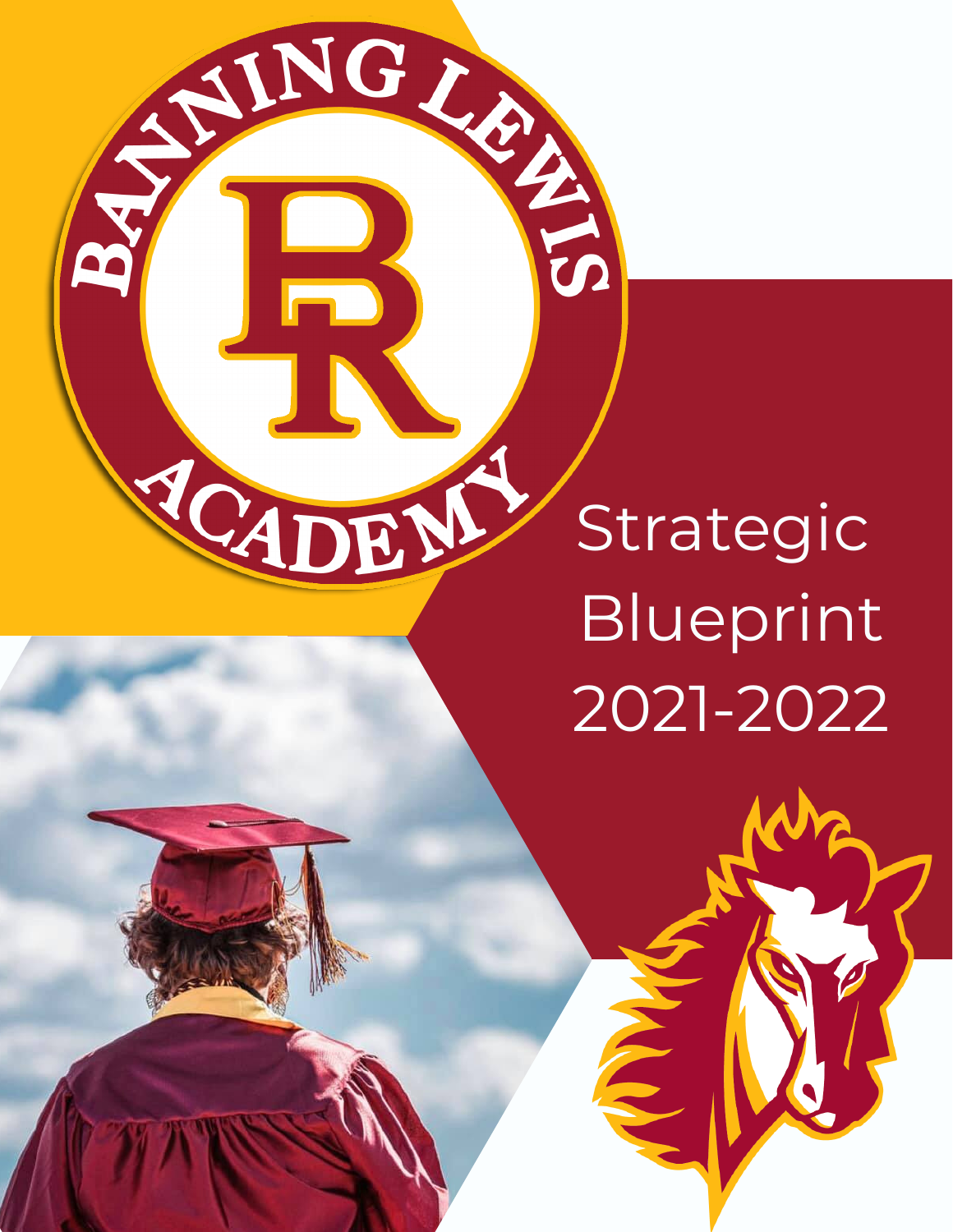# Vision

Champions of tradition and ampions of tradition and  $\nu$  Values

## **Mission**

To create a safe, positive environment that fosters intellectual curiosity and a thirst for discovery where students and staff succeed through exceptional programs.

- Achievement
- Trust
- Welcoming
- Opportunity
- $\bullet$  7eal

We will accomplish our mission by:

- Providing a world-class education through a curriculum that exposes students to diverse cultures with a balance in fine arts, technology, character development and extracurricular activities
- Establishing an engaged school community committed to the lifelong success of students in a global environment
- Embracing traditional values as the cornerstone of a distinguished education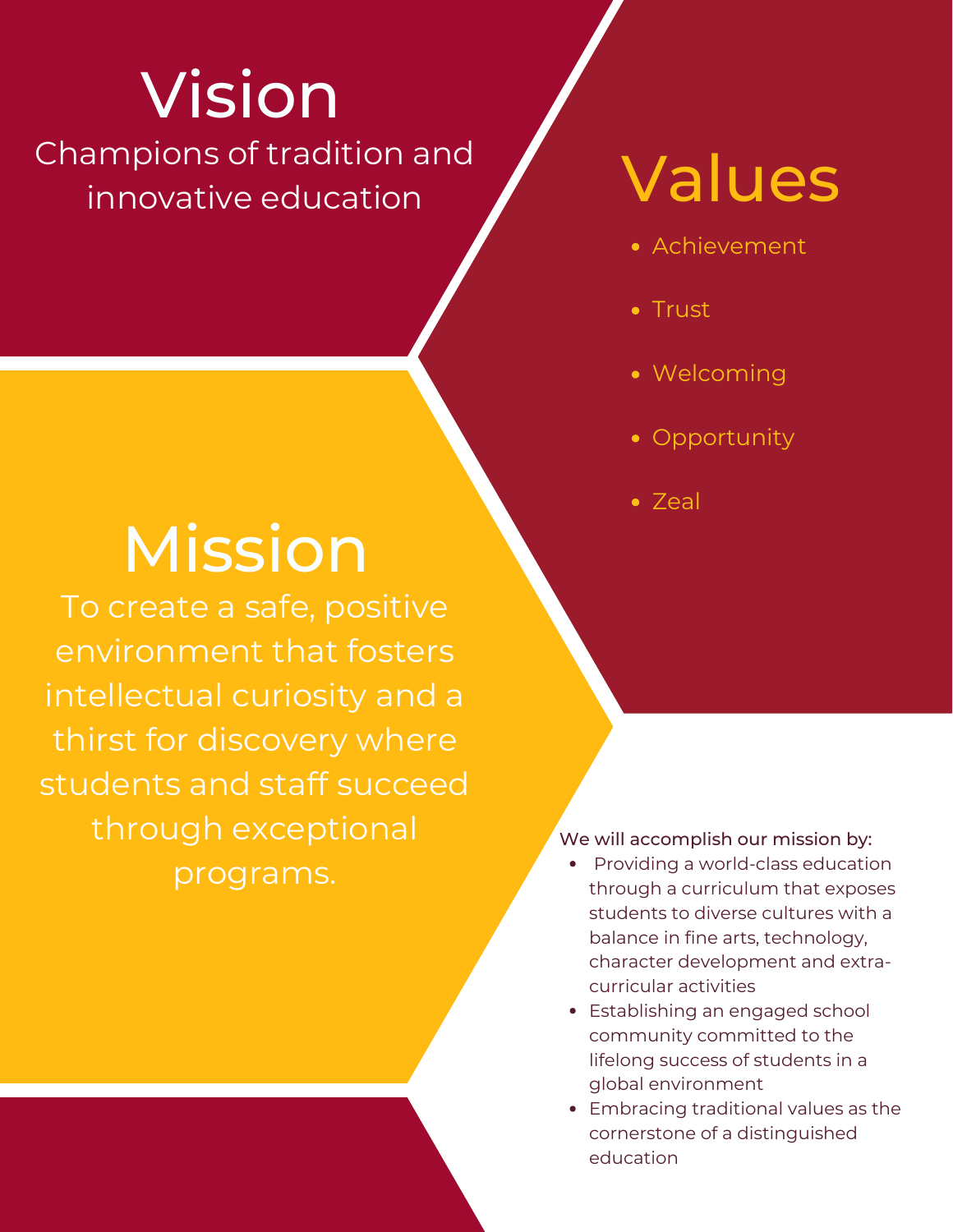Banning Lewis Academy, strives to live the values from "A-Z".

The following are the characteristics and the corresponding values that we each held near and dear to this school, and what we wanted to see this school represent.

## **Achievement**

### We are ACHIEVEMENT focused

### **Trust**

### We TRUST in each other

### **Welcoming**

We are WELCOMING

### **Opportunity**

We seek OPPORTUNITY

### **Zeal**

We live with ZEAL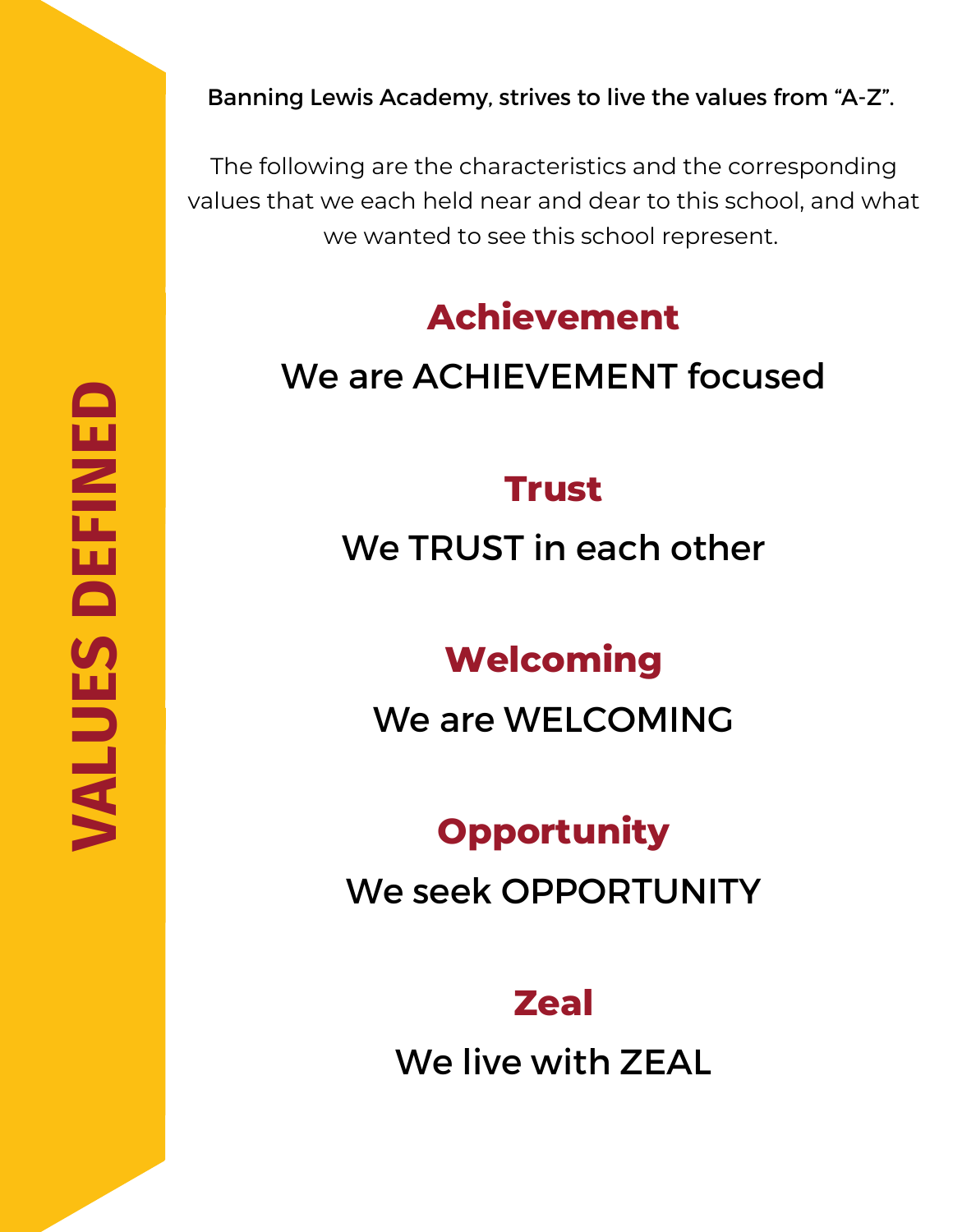## **Academics**

The Board of Directors, Administration Team, ACCEL and key stakeholders will set goals to ensure that BLA provides a liberalarts education in kindergarten through 12th grade with planned, scaffold curriculum and instruction which equip scholars to be moral and intellectual leaders in a self-governing society.

## **Financial**

The Board of Directors, Administration Team, ACCEL and key stakeholders will set goals for annual budget percentages for instruction, operations, administration, and other areas, as well as goals for long-term financial needs and planning to include facility needs, teachers salaries and campus safety.

## **Student Life**

The Board of Directors, Administration Team, ACCEL and key stakeholders will set goals for growth of extracurricular clubs, athletics, student events, family events, field trips, performances and more. BLA aims for a vibrant student life and is committed to enhancing opportunities for these to build community, leadership opportunities, and relationships.

## **Operations**

The Board of Directors, Administration Team, ACCEL and key stakeholders will set goals for facility growth, faculty support, and community development.

## **Communications**

The Board of Directors, Administration Team, ACCEL and key stakeholders will set goals for regular communications, messaging, campaigns related to the school's vision, events, administrative interactions, and other avenues related to communicating the school's vision effectively with the community.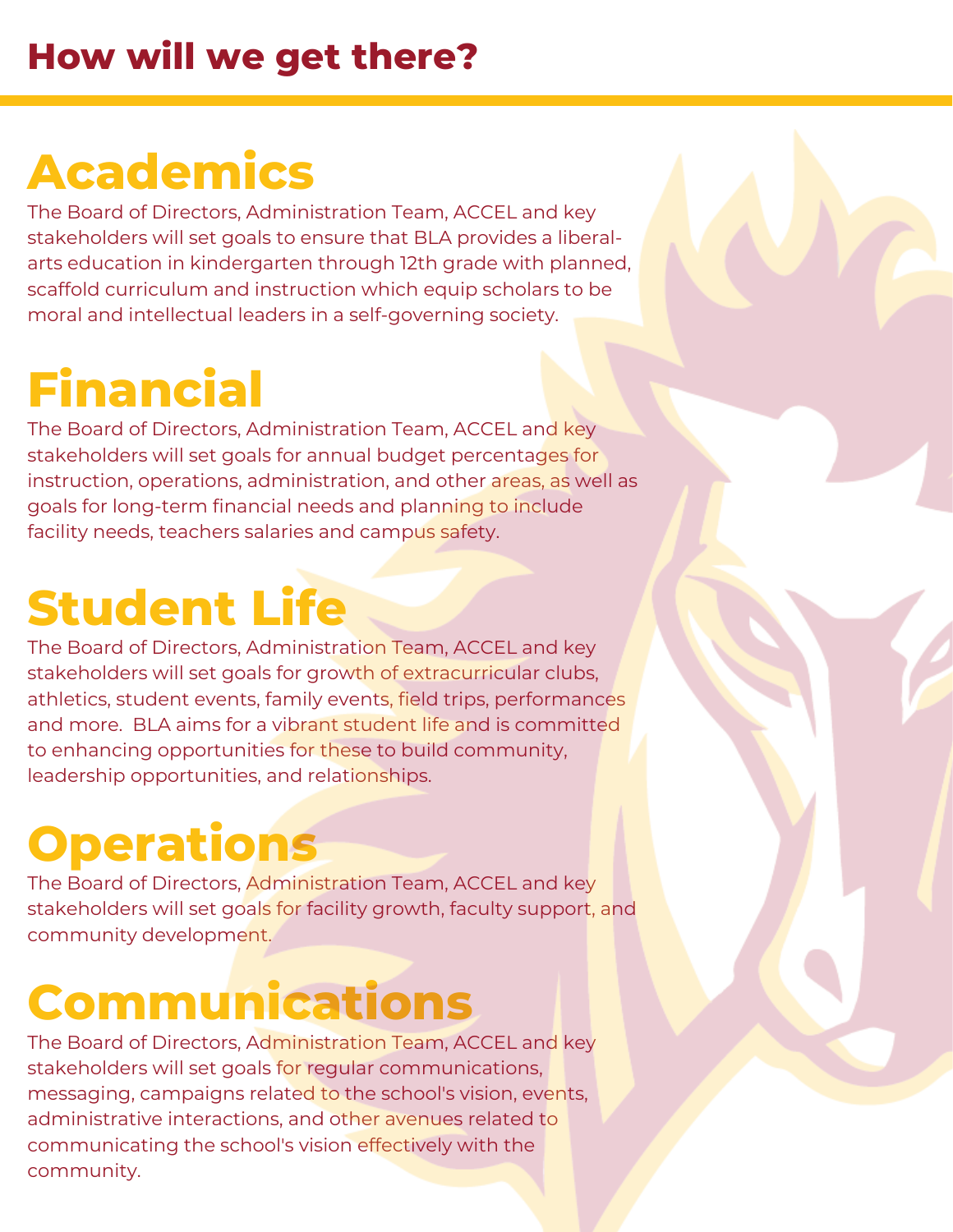### **Our Jouney**

#### **What?**

This is the school's strategic plan. The Board and Admin will create a one page plan overview for their topic--a 30,000 foot view of our goals in the areas of focus.

#### **Why?**

Clear planning ensures alignment. The power of the whole is harnessed when everyone understands how their individual role fits into the mission, thus allowing the organization to move forward in powerful ways. It increases transparency and accountability -- and perhaps most importantly, joy! The feeling of true alignment has been compared to the feeling a team of rowers has when rowing in-sync, skimming across the water.

#### **Who?**

The Board of Directors with the help of the Admin, team members, and stakeholders are leading this charge. When you receive a survey related to BLUEPRINT 2021/22, please fill it out, and join us in the meaningful endeavor as we strive to further fulfill our mission.

#### **Where?**

EVERYWHERE!!! On the website, printed versions given to faculty and staff, on the walls in office areas. We do not want this filed away or lost, but in plain sight everyday!

#### **How?**

The Board and Admin will create with input and collaboration from all stakeholders. The Board and Admin will create teams that will work diligently to gather information for each of the focus areas. We will need to hear from you! Over the next few weeks, all parents, teachers, staff and students will be asked to fill out surveys. Why surveys? Surveys allow us to hear from stakeholders on carefully constructed and targeted questions in a systematic ways, including open- ended responses that may require further survey questions. It provides usable data based on number of respondents at a macro-level.